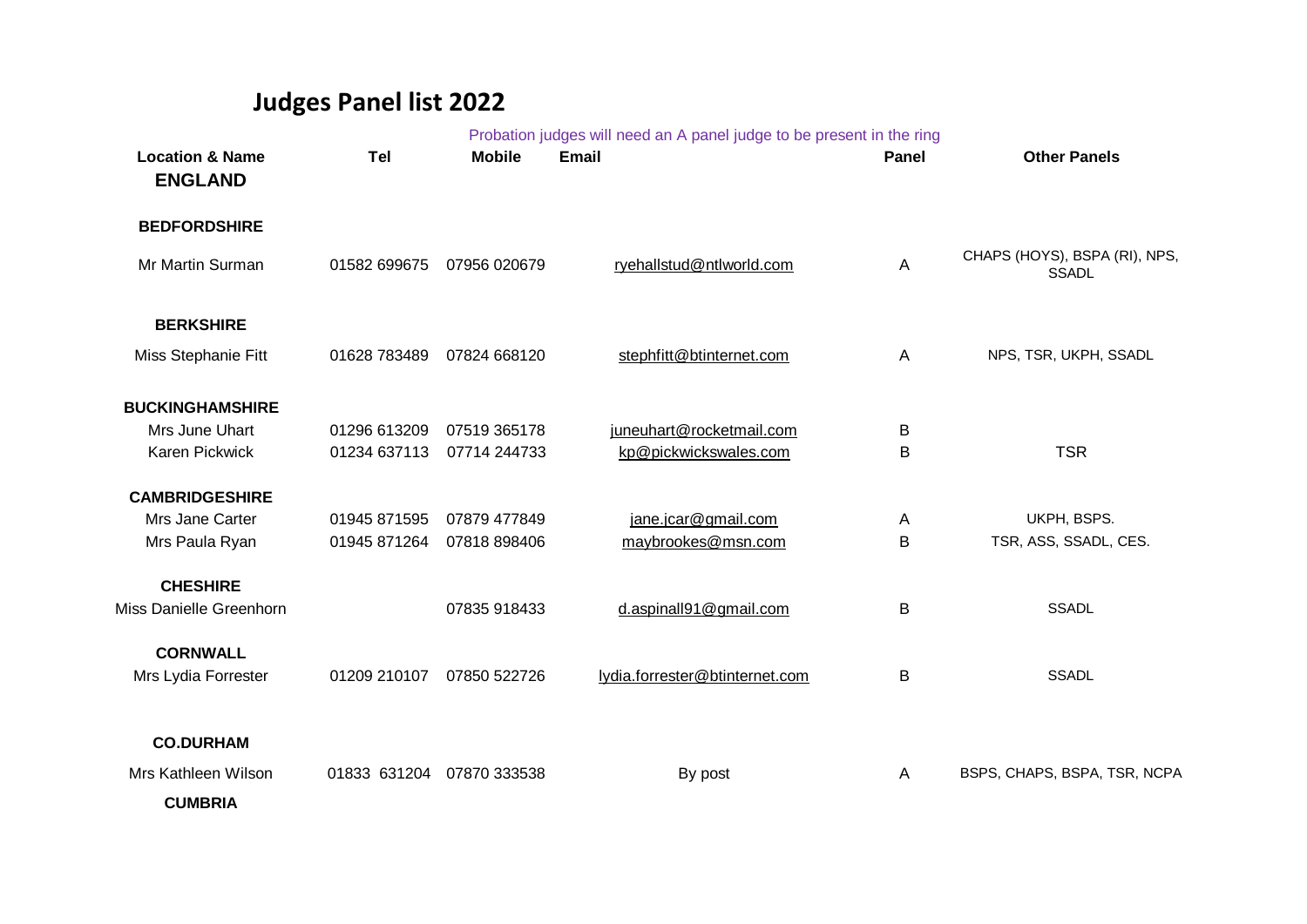| Mr Anthony Townend                    | 01228 712731 | 07760 575488 | astownend@gmail.com            | B                         | CHAPS A (S&C), TSR, NCPA,<br><b>SSADL</b>                                |
|---------------------------------------|--------------|--------------|--------------------------------|---------------------------|--------------------------------------------------------------------------|
| <b>DERBYSHIRE</b>                     |              |              |                                |                           |                                                                          |
| Mr Kevan Baskeyfield                  | 01773 872214 | 07801 885843 | kevan2411@gmail.com            | Α                         | UKPH, CHAPS, ROR, BSPA,<br>BMHS, BSPS, BAPS, SSADL,<br>TSR, MHGB, NCPA.  |
| Mrs Anna Beresford                    | 01773 831362 | 07837 847673 | anna390@btinternet.com         | A                         | CHAPS, NCPA, TSR, BSPS,<br>SSADL.                                        |
| <b>Mrs Alison Marriott</b>            |              | 07565 922070 |                                | Α                         | <b>CHAPS</b>                                                             |
| Miss Tracy Southern                   |              | 07960 915420 | tracysouthern65@hotmail.co.uk  | Α                         | ID(GB), CHAPS, BSPA, TSR,<br>NCPA, TGCA, SSADA, Ex Racers,<br><b>SHS</b> |
| Mrs Carol A Whitehead                 |              | 07581 883519 | carolla2222@gmail.com          | B                         | NCPA, TSR, SAD                                                           |
| Miss Kerrilee Wilson                  |              | 07970 119543 | silvermaddigen@outlook.com     | Α                         | TARRA, IDHS, TSR, NCPA,<br>UKPH, SSADL, TGCA, CHAPS,<br>RoR.             |
| Mrs Emma Johnson-Harvey               |              | 07816 070108 | emmamrvik@hotmail.com          | В                         | <b>BD</b> Trainee                                                        |
| Mr Daniel Taylor                      |              | 07515 960140 | lisette.taylor10@gmail.com     | B                         |                                                                          |
| (conti)                               |              |              |                                |                           |                                                                          |
| <b>DEVON</b>                          |              |              |                                |                           |                                                                          |
| Mrs Deborah Alderson                  | 01822 860799 | 07971 510682 | deborah.alderson@tiscali.co.uk | A                         | SSADL, UKPH, NPS, AHS, SWPA.                                             |
| Mrs Louise Sharpe                     | 01548 854173 | 07779 280162 | louise.sharpe46@gmail.com      | B                         | <b>SSAD</b>                                                              |
| <b>DORSET</b><br>Mrs Lindsay Caldwell |              | 07770 947467 | lindsay.pony@btinternet.com    | A                         | <b>SSADL</b>                                                             |
| GLOUCS.                               |              |              |                                |                           |                                                                          |
| Mrs Mandy Brimson                     | 01451 870020 | 07450 659364 | mandybrimson74@gmail.com       | A - Judges<br>Coordinator | TSR, HHSS, ASS, RL                                                       |
| Mr Mark Philpott                      | 01666 504499 | 07976 612957 | markhighfield7@gmail.com       | Α                         | BD, SSADL                                                                |

## **HAMPSHIRE**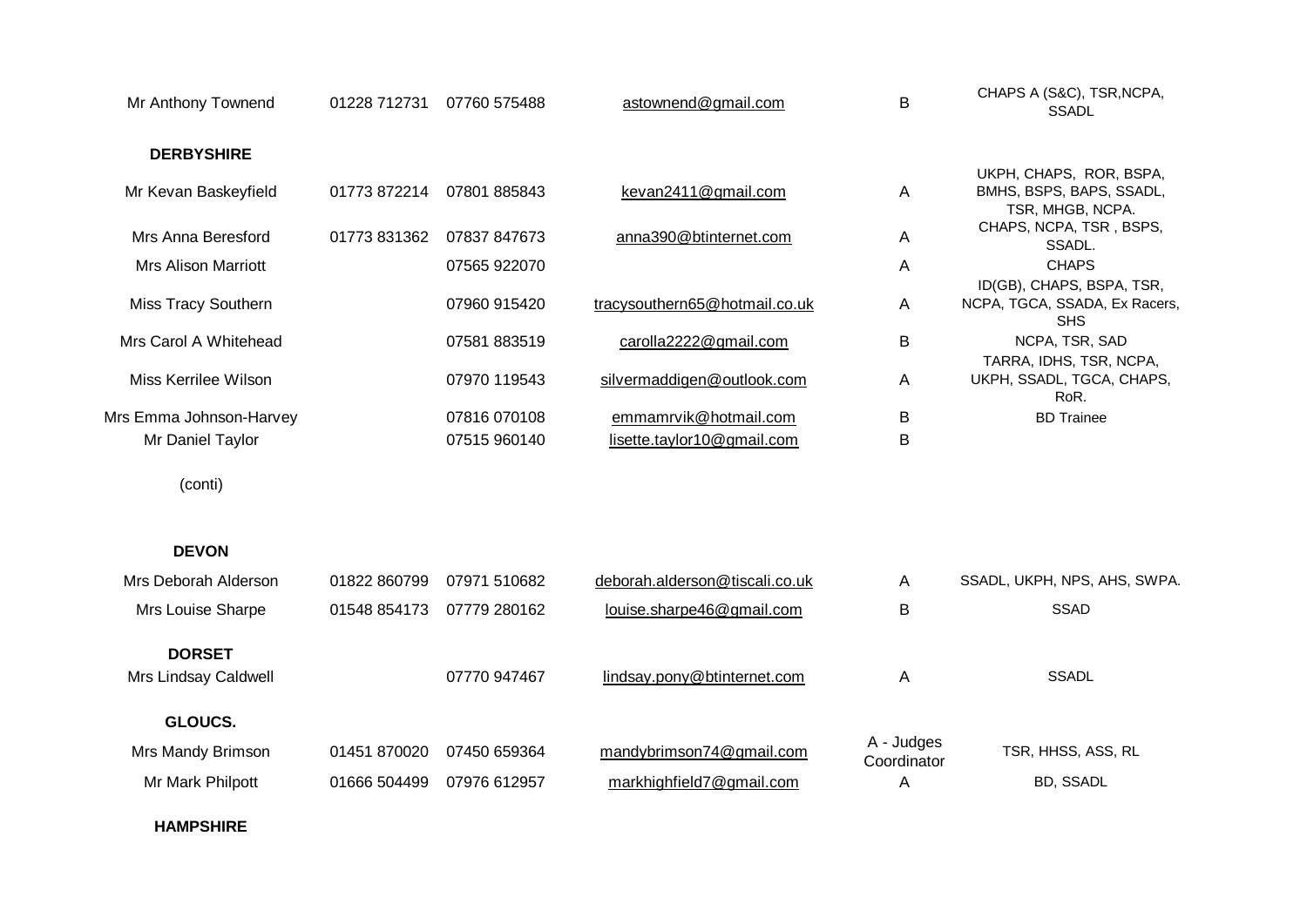| <b>HEREFORDSHIRE</b>            |              |              |                               |   |                                                                                                                |
|---------------------------------|--------------|--------------|-------------------------------|---|----------------------------------------------------------------------------------------------------------------|
| Ms Liz Langford                 | 01432 353468 | 07908 161403 | lizlangford@hotmail.co.uk     | A | Donkey BS, SWPA, TSR, SSADL,<br><b>BD</b> Trainee                                                              |
| <b>KENT</b><br>Mrs Angela Wells | 01959 532191 | 07796 923798 | angela.wells.horses@gmail.com | Α | SSA, Concoursd'Elegance                                                                                        |
| <b>LANCASHIRE</b>               |              |              |                               |   |                                                                                                                |
| Mr Nigel Hollings               | 01254 812805 | 07808 583929 | nigel@team-hollings.co.uk     | A | BSPS, BSHA, SHB GB, NPS,<br>AHS, CHAPS, BSPA, ROR,<br>SSAD, TGCA, NCPA, UK P&H.<br>BSPS, UKPH, CHAPS, SSA, BD, |
| Mrs Valerie Hodgett             | 01282 439684 |              | vminpin77@gmail.com           | A | NFBS, NCPA, BSPA, DBS, CPBS,<br>BCPS.                                                                          |
| Mrs Karen Logan                 | 01254 694517 | 07732 638764 | logan-j2@sky.com              | A | NCPA, BSPA (r/1), TGCA, DBS,<br>BAPS, SSADL, Exmoor Pony<br>Society                                            |
| Mrs Jean Marsden                | 01254 54840  | 07960 802768 | jean.marsden4@btinternet.com  | A | CHAPS (HOYS), SSA, NCPA,<br>UKP&H, TSR, TGCA, BSPS (*),<br><b>SSADL</b>                                        |
| <b>Miss Vivien Shepley</b>      | 01257 268561 | 07718 373295 | vivienshepley@btinternet.com  | A | BSPS, UKPH, NCPA. CHAPS UK*,<br>TGCA, MHCGB, TSR, BAPS,<br><b>SSADL</b>                                        |
| Mrs Lorraine Clynes Thomas      | 01706 564930 | 07973 285132 | cheshmerestud@hotmail.co.uk   | A | NPS, CHAPS, WPCS, NCPA,<br>TSR, UKPH, SSADL, SPSBS,<br>UKPH.                                                   |
| Mrs Janet Hoyle                 | 01204 888447 | 07881 943873 | janet@stormerhill.com         | A | BSPS, BSPA, UKPH, NCPA, TSR,<br>NPS, CHAPS, TSR, SSADL                                                         |
| Miss Michelle Pickford          |              | 07742 427261 | snoopydoo17@hotmail.com       | Α | CHAPS, BSPA, TGCA, SSADL,<br><b>TSR</b>                                                                        |
| Mrs Diane Eaton                 | 01772 815583 | 07751 337029 | canddmossview@outlook.com     | Α | HCR, SS                                                                                                        |
| Mr Johnny Simpson               |              | 07305224784  | jses@live.co.uk               | Α | CHAPS, TGCA, HCR, SSADL,<br>AEMHS.                                                                             |
| Mrs Helen Horsfall              |              | 07957 632116 | helenhorsfall@hotmail.co.uk   | B | TGCA, BSPS, UKPH, TSR, BCPS,<br>NCPA, SSADL.                                                                   |
| Miss Laura Gibbons              |              | 07980 875781 | lauragib@hotmail.co.uk        | Α |                                                                                                                |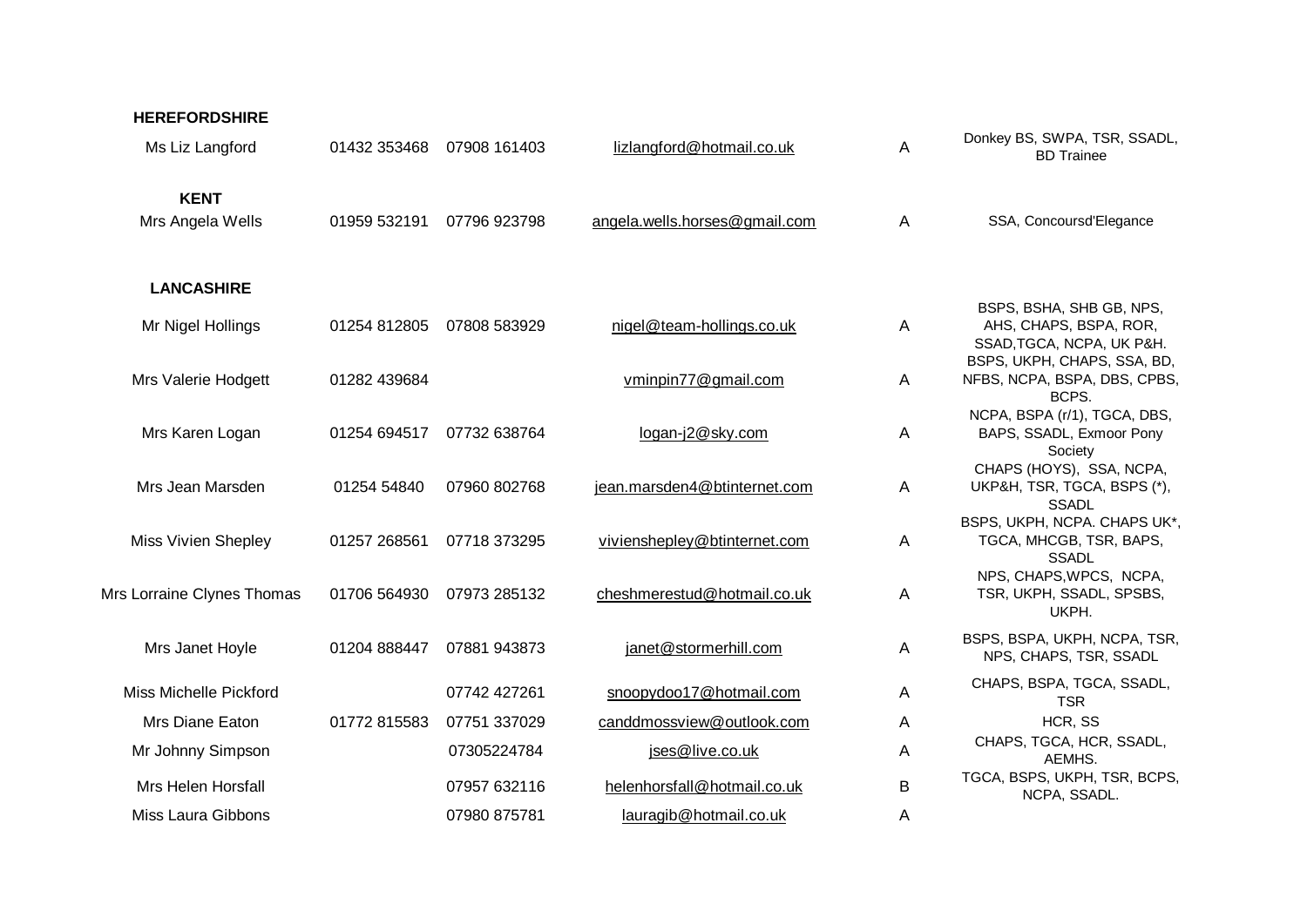| Mr Daniel Park              | 01253 301119 | 07932 902542 | djp_7@hotmail.com               | A | BSPS (HOYS). BSPA (RI).<br>CHAPS.(HOYS). H&C. IPS.<br>MHCGB. NCPA. NPS. UKPH<br>(gold). SSADL. TSR (HOYS),<br>AMHA, |
|-----------------------------|--------------|--------------|---------------------------------|---|---------------------------------------------------------------------------------------------------------------------|
| Mrs Susan Stockley-Bridges  | 01744 26061  | 07871 089744 | stockley bridges@btinternet.com | A | SHB. BSPS, SSAD, CHAPS,<br>NCPA, TSR.                                                                               |
| <b>LINCOLNSHIRE</b>         |              |              |                                 |   |                                                                                                                     |
| <b>LEICESTERSHIRE</b>       |              |              |                                 |   |                                                                                                                     |
| <b>LONDON</b>               |              |              |                                 |   |                                                                                                                     |
| Ms Lynn Jarvis              |              | 07941 812212 | lynnusauk@aol.com               | A | BMHS, USA-UK, ISS, APHS-FBS,                                                                                        |
| <b>MANCHESTER</b>           |              |              |                                 |   |                                                                                                                     |
| <b>Miss Carol Swarbrick</b> |              | 07742 433290 | carolswarbrick67@gmail.com      | A | NCPA, IMHPS, SSA, TGCA,<br>MHCGB, TSR, SSADL                                                                        |
| <b>NORFOLK</b>              |              |              |                                 |   |                                                                                                                     |
| <b>Mrs Janet Smithers</b>   | 01379 608298 | 07887 914261 | jsjanetsmithers@googlemail.com  | Α | ASS, TGCA, STC, BSPA, SSADL,<br>CHAPS, TSR, CDSBG, UKPH.                                                            |
| Miss Laura Oughton-Auker    |              | 07853898712  | biscuitsandtea@hotmail.com      | B |                                                                                                                     |
| <b>NORTHANTS</b>            |              |              |                                 |   |                                                                                                                     |
| Miss Jane Paterson          | 01933 311406 | 07854 458586 |                                 | A | NPS, UKPH, BSPS, NCPA TSR,<br>BSPA, FPS, DPS, TGCA, SSADL,<br>Shetland Breed Society, FPS,<br>CBS.                  |
| <b>NORTHUMBERLAND</b>       |              |              |                                 |   |                                                                                                                     |
| Ms Diane Drysdale           |              | 07834 863147 | diane drysdale@btinternet.com   | В | TSR, H&CR, SSAD                                                                                                     |

**NOTTINGHAMSHIRE**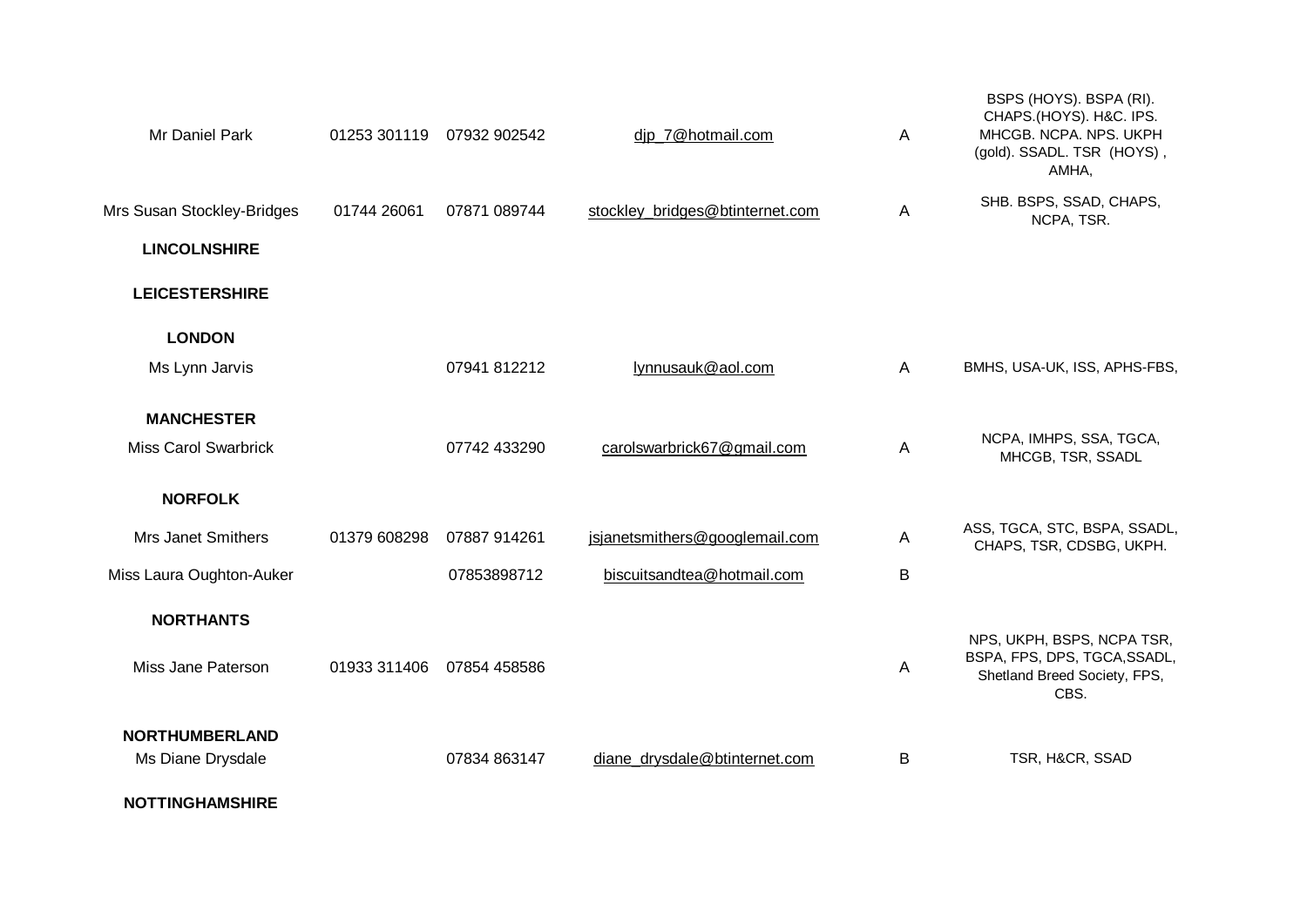| Lady Elizabeth Taylor   |               | 07553 913195 | maria.holmes1967@outlook.com   | A | BSPA (RI), CHAPS, TSR, UKPH,<br>NCPA.       |
|-------------------------|---------------|--------------|--------------------------------|---|---------------------------------------------|
|                         | 0115 973 2059 | 07976 418760 |                                | A |                                             |
| Mr Chris Hollands       | 01777 704186  | 07885 603412 | chrishollands17@gmail.com      | B |                                             |
| <b>OXFORDSHIRE</b>      |               |              |                                |   |                                             |
| <b>STAFFORDSHIRE</b>    |               |              |                                |   |                                             |
| Mrs Karen Gordon        | 01782 304949  | 07971 743043 | karengordon289@hotmail.com     | Α | <b>BSPS, BSPA</b>                           |
| Miss Laura Nott         | 01889 574234  | 07968 104746 | nophil3@aol.com                | A | NPS, UKPH, TSR. BSPS, NCPA,<br><b>SSADL</b> |
| Mr Chris Rendall        | 01785 662279  | 07868 622393 | chrisrendall@aol.com           | A | HHSS, SSADL, TGCA                           |
| Mr Stephen Follows      | 01902 791262  | 07549 347372 | stevefollows@live.com          | Α | <b>SSAD</b>                                 |
| Miss Leanne Holford     |               | 07827 811223 | leanneholford@hotmail.com      | B | <b>HHSS</b>                                 |
| Mrs Kerry Mcfarlane     |               | 07531 827490 | kboothby44@gmail.com           | B |                                             |
| Miss Louise Colwell     |               | 07976 551261 | louise.colwell@aol.co.uk       | B | HHSS, Midarc, TSR                           |
|                         |               |              |                                |   |                                             |
| <b>SUFFOLK</b>          |               |              |                                |   |                                             |
| <b>SURREY</b>           |               |              |                                |   |                                             |
| Mrs Madeline Taig       |               | 07957 994975 | kerazyhoss@gmail.com           | A |                                             |
| Ms Jean Smith           | 01483 211805  | 07770 930175 | jeanelisabethsmith@gmail.com   | B |                                             |
| Mrs Samantha Stephenson |               | 07515 832722 | samantha.boxall@btinternet.com | B | BSHA, SHBGB, SSA, ROR                       |
| <b>SUSSEX</b>           |               |              |                                |   |                                             |
| Mrs Clare King          |               | 07977 002710 | clare.king.21@outlook.com      | A |                                             |
| <b>Esther Rostron</b>   |               | 07765 450154 | estherrostron@gmail.com        | B | <b>BSHA, SSA Probation</b>                  |
| <b>TYNE &amp; WEAR</b>  |               |              |                                |   |                                             |
| Mrs Erika Carter        |               | 07542 319466 | erikacarter054@gmail.com       | B | SSADL, BMHS, TSR                            |

## **WARWICKSHIRE**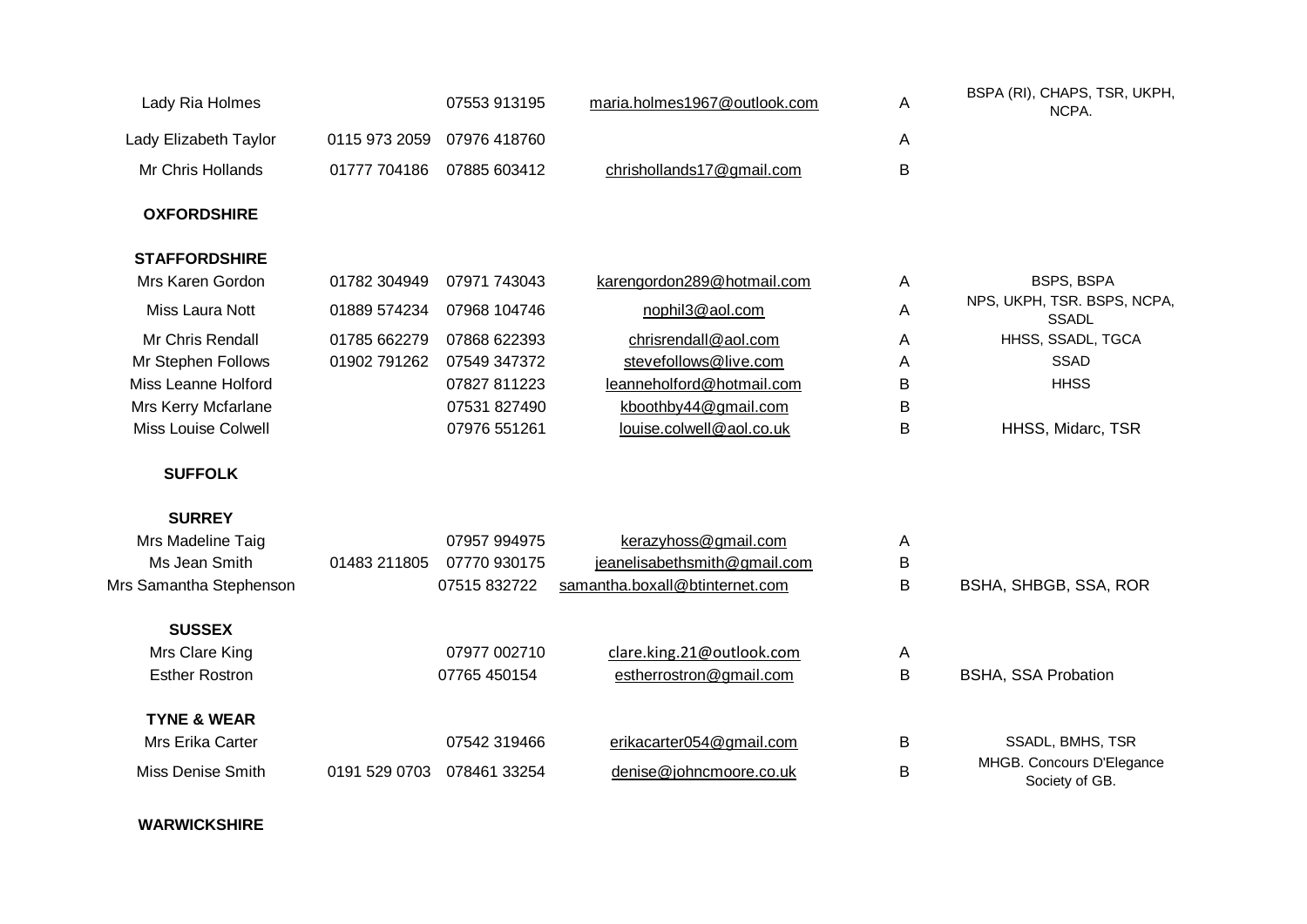| Mrs Kay Smith               |              | 07950 734797 | lexiconstudd@live.co.uk       | A                         | HHSS, TSR, HOPE, CHAPS,<br>MHCGB, APHS                                                                                                  |
|-----------------------------|--------------|--------------|-------------------------------|---------------------------|-----------------------------------------------------------------------------------------------------------------------------------------|
| Mrs Susan Hirons            | 01455 220665 | 07949 915190 | hironsuade@gmail.com          | A                         | FBS, USA-UK, TGCA, BAPS,<br>HOPE, BMHS, SAD, TSR, UKPH,<br>BPS, BSHS, FBS, HOPE.Caspian<br>Soc, CHAPS, Lusitano Soc.                    |
| <b>Ms Lorraine Rowntree</b> | 01455 220665 | 07946 321803 | losuro71@gmail.com            | A                         | BPS, FBH, MHCGB, BAPS,<br>CHAPS UK, TGCA, BMHS, UKPH,<br>AMHS (UK), USA-UK, Clyesdales.<br>SHS. TSR                                     |
| Miss Sarah Coleman          | 01676 248274 | 07816 075396 | scoleman@talktalk.net         | B                         |                                                                                                                                         |
| <b>Miss Molly Brookes</b>   |              | 07528958064  | mollyrosebrookes@yahoo.co.uk  | B                         | CHAPS, TGCA, SSADL, TSR,<br><b>SWPA</b>                                                                                                 |
| <b>Miss Vicky Masters</b>   |              | 07557 307310 | masters11@hotmail.co.uk       | В                         |                                                                                                                                         |
| Mrs Mandy Meers             |              | 07968 612341 | mandimelc@gmail.com           | B                         | <b>T.A.R.R.A.</b>                                                                                                                       |
| <b>WEST MIDLANDS</b>        |              |              |                               |                           |                                                                                                                                         |
| Mr Nigel Vale               | 0121 3783780 | 07805 397144 | nvale1967@googlemail.com      | A - Judges<br>Coordinator | SPSBS, CHAPS (HOYS), IMHPS,<br>MHCGB, BMHS (RI, HOYS), BAPS,<br>NCPA, TGCA, UKPH, SWPA,<br>MIDARC, ASS, HHSS, RL, HOPE,<br>S.INTL, HCR. |
| Mr John Askins              | 01384 573206 | 07932 723322 | johnaskins1948@gmail.com      | В                         | SWPA, UKPH, SSADL                                                                                                                       |
| <b>Mrs Helen Dunwell</b>    | 01902 326532 | 07870 388993 | helen.dunwell@hotmail.co.uk   | B                         | <b>TGCA</b>                                                                                                                             |
| <b>WORCESTERSHIRE</b>       |              |              |                               |                           |                                                                                                                                         |
| Mrs Lisa Randle             | 01562 755743 | 07972 609371 | lisa randle@btinternet.com    | A                         | CHAPS, MIDARC, SWPA, BPS,<br>BAPS, TSR, BRC (style jumping),<br>TGCA, SSADL                                                             |
| <b>YORKSHIRE</b>            |              |              |                               |                           |                                                                                                                                         |
| <b>Mrs Christine Senior</b> |              | 07545 044285 | christine.senior@ntlworld.com | A                         | BSPA(RIHS), CHAPS (HOYS),<br><b>TGCA</b>                                                                                                |
| Mrs Janet Senior            | 01977 678539 | 07522 030910 | janet@manorgrangestudsc.com   | Α                         | <b>SSA</b>                                                                                                                              |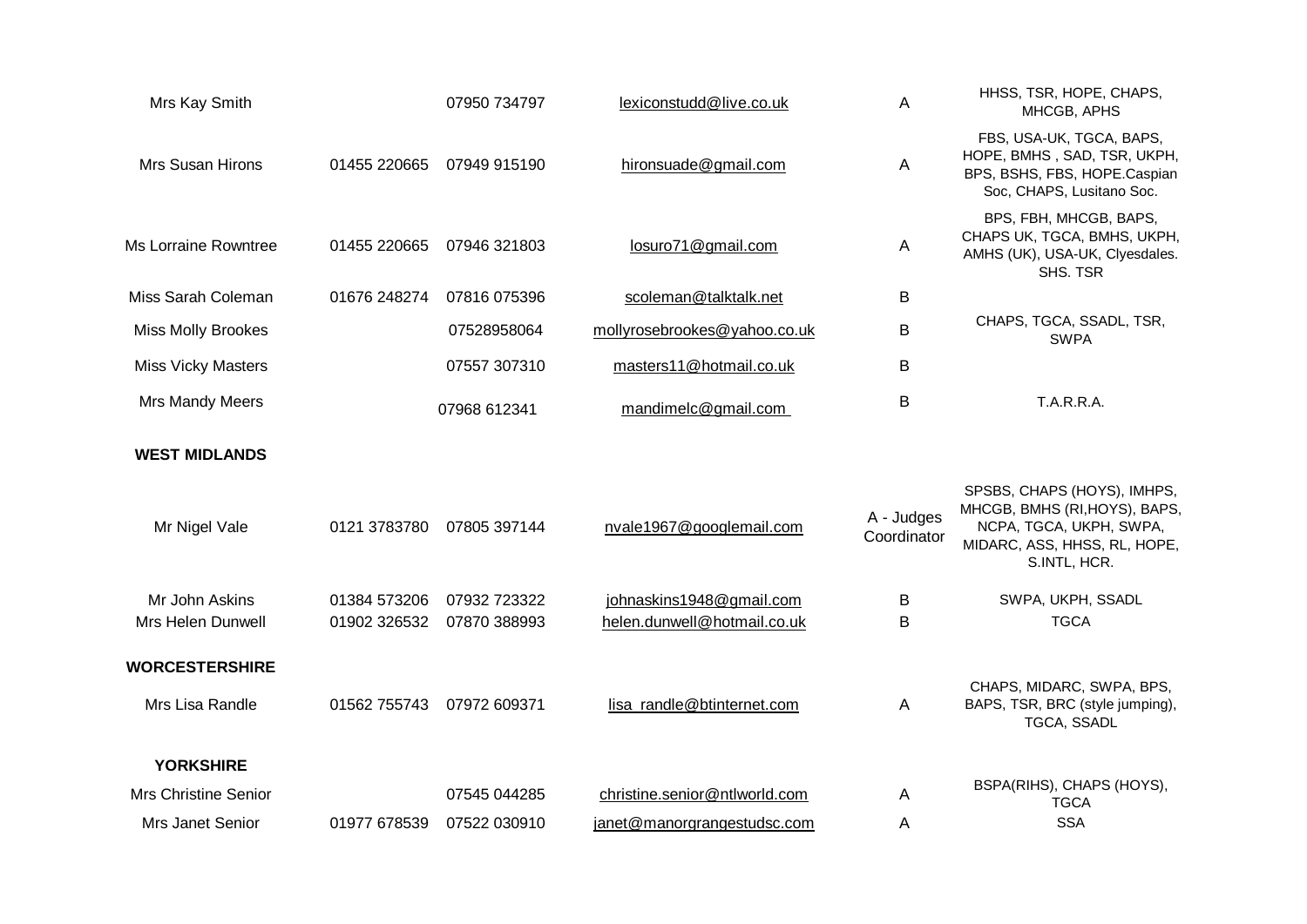| Mrs Victoria Goldsborough     | 01709 554302  | 07767 370587 |                                | A            | PUK, CHAPS, NCPA, MHGB, TSR,<br>ABPS, TGCA, SSADL,                                              |
|-------------------------------|---------------|--------------|--------------------------------|--------------|-------------------------------------------------------------------------------------------------|
| Mrs Alison Gladwin            |               | 07961 537469 | gladsteal@hotmail.co.uk        | Α            | CHAPS, BSPA, BSPS, IPS,<br><b>MHCGB</b>                                                         |
| Ms Helen Singleton- Bell      | 01422 365690  | 07525 011063 | helenbell1962@hotmail.co.uk    | $\mathsf{A}$ | NCPA, UKPH, TGCA, ROR,<br>AHPUK, MHCGB, CHAPS, TSR,<br>SSADL, BSPS, DBS, BMHS,<br><b>UKAMHS</b> |
| Miss Sarah Ramsden            | 01422 820499  | 07712 655335 | sarah.ramsden1@btinternet.com  | A            | CBHS, SHB (GB), CBHD, TSR,<br><b>BRC III</b>                                                    |
| <b>Mrs Sandra Curtis</b>      | 01482 899676  | 07974 140506 | sands.clpc@hotmail.co.uk       | B            | BSPS,, BSHA, NCPA, SSADL                                                                        |
| Mrs Rachael Ho                |               | 07877 856681 | rachaeldudziak_x@hotmail.co.uk | B            | TGCA, NCPA, CHAPS, MHCGB,<br>IMHPS, UKPH, UKAMHS<br>(international)                             |
| Mrs Tracey Neesam             |               | 07988 609654 | traceyneesam1927@outlook.com   | $\mathsf{A}$ | SSADL*, NCPA, TGCA, MHCGB,<br>AMHA international.                                               |
| Ms Natalie Hudson             |               | 07581 394035 | nataliehudson977@gmail.com     | A            | UKAMHS, UKPH, AMHA, TGCA.<br>USAUK, BMHS, NCPA.                                                 |
| <b>Miss Charlotte Bagshaw</b> | 0113 286 2774 | 07805 491217 | charlottebagshaw1@outlook.com  | P            |                                                                                                 |
| Miss Laura Kenyon-Brodie      |               | 07961 235282 | laurak-b@outlook.com           | B            |                                                                                                 |
| <b>SCOTLAND</b>               |               |              |                                |              |                                                                                                 |
| Miss Katrina Byrne            |               | 07816 637736 | katrinasbyrne@me.com           | A            | HCR, SSADL                                                                                      |
| <b>Mr Martin Adams</b>        | 01651 891758  | N/A          | easttiftystud@hotmail.co.uk    | $\mathsf{A}$ | CHAPS, SS&D, ex-racers.                                                                         |
| Mrs Margaret A Smith          | 01294 551509  | 07966 207005 | margaretasmith73@gmail.com     | A            | CHAPS (UK), TSR,                                                                                |
| Mr John Karwl-Jackes          | 01346 541749  | 07494 266744 | belgraviastud@icloud.com       | A            | BSPA, CHAPS, NPS, SSAD. NPS                                                                     |
| Mrs Emma-Jane Murray          | 01721 729340  | 07990 724955 | emmajanemurray007@gmail.com    | A            |                                                                                                 |
| Miss Linda Walker             | 01224 723955  | 07765 390174 | lydbwal@gmail.com              | Α            | BD-List 6                                                                                       |
| Mrs Mary Sivewright           | 01651 821286  | 07523 141375 | marysivewright@btinternet.com  | B            | CHAPS (HOYS), TSR, CRH, RoR.                                                                    |
| Mr Wayne Gayler               |               | 07834 583265 | wayne.gayler@yahoo.co.uk       | B            |                                                                                                 |
| Ms Morean Hamilton            |               | 07900 057920 | morean@liffnock.co.uk          | B            | CHAPS, BSPA, BSPS, SSADL                                                                        |
| Miss Leah Adams               |               | 07545 814013 | horsemadleah@hotmail.com       | B            |                                                                                                 |
| Miss Arlene Sommerville       | 01307 467014  | 07710897653  | apache21@hotmail.co.uk         | B            |                                                                                                 |